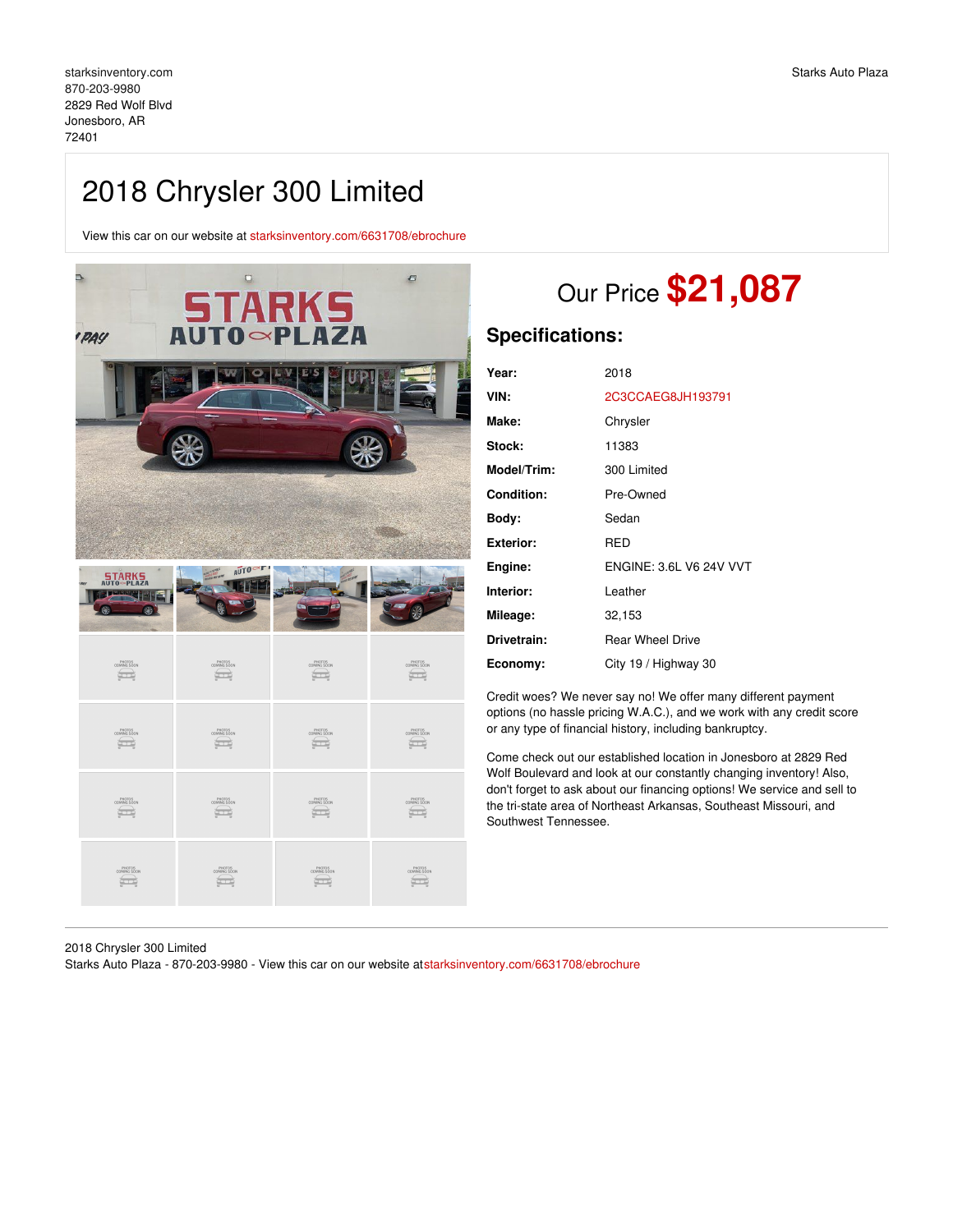

2018 Chrysler 300 Limited

Starks Auto Plaza - 870-203-9980 - View this car on our website at[starksinventory.com/6631708/ebrochure](file:///6631708/ebrochure)

## **Installed Options**

#### **Interior**

- Front Seats w/Power 4-Way Driver Lumbar
- Driver And Passenger Heated-Cushion, Driver And Passenger Heated-Seatback and Ventilated Front Seats
- 12-Way Power Driver Seat -inc: Power Recline, Height Adjustment, Fore/Aft Movement, Cushion Tilt and Power 4-Way Lumbar Support
- 12-Way Power Passenger Seat -inc: Power Recline, Height Adjustment, Fore/Aft
- Movement, Cushion Tilt and Power 4-Way Lumbar Support - 60-40 Folding Bench Front Facing Heated Fold Forward Seatback Leather Rear Seat
- Power Tilt/Telescoping Steering Column
- Gauges -inc: Speedometer, Odometer, Oil Pressure, Engine Coolant Temp, Tachometer, Oil Temperature, Transmission Fluid Temp, Engine Hour Meter, Trip Odometer and Trip
- Compute - Power Rear Windows- Uconnect Web Mobile Hotspot Internet Access
- Heated Leather/Genuine Wood Steering Wheel- Illuminated Front Cupholder
- Illuminated Rear Cupholder- Compass- Proximity Key For Doors And Push Button Start
- Valet Function
- Remote Keyless Entry w/Integrated Key Transmitter, 4 Door Curb/Courtesy, Illuminated Entry, Illuminated Ignition Switch and Panic Button
- Remote Releases -Inc: Power Cargo Access and Power Fuel- Garage Door Transmitter
- Cruise Control w/Steering Wheel Controls- Dual Zone Front Automatic Air Conditioning
- HVAC -inc: Underseat Ducts and Console Ducts Illuminated Locking Glove Box
- Driver Foot Rest- Full Cloth Headliner- Vinyl Door Trim Insert- Leather Gear Shift Knob
- Interior Trim -inc: Genuine Wood Instrument Panel Insert, Genuine Wood Door Panel Insert, Genuine Wood Console Insert and Chrome/Metal-Look Interior Accents
- Leather w/Perforated Insert Bucket Seats- Day-Night Auto-Dimming Rearview Mirror
- Driver And Passenger Visor Vanity Mirrors w/Driver And Passenger Illumination, Driver And Passenger Auxiliary Mirror
- Full Floor Console w/Covered Storage, Mini Overhead Console w/Storage and 3 12V DC Power Outlets
- Front And Rear Map Lights- Fade-To-Off Interior Lighting

- Full Carpet Floor Covering -inc: Carpet Front And Rear Floor Mats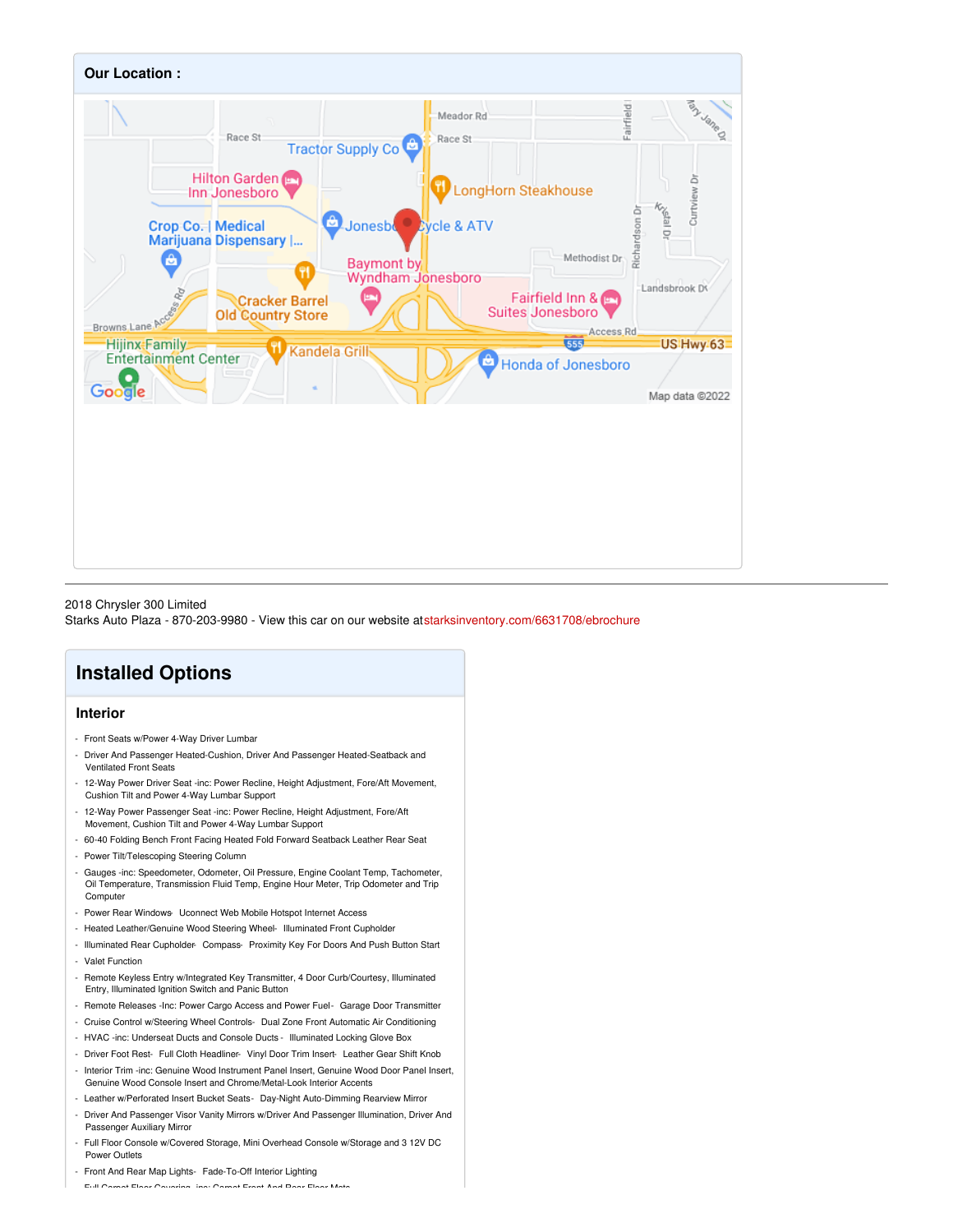- Full Carpet Floor Covering -inc: Carpet Front And Rear Floor Mats
- Carpet Floor Trim, Carpet Trunk Lid/Rear Cargo Door Trim and Carpet Mat
- Cargo Space Lights
- Memory Settings -inc: Driver Seat, Door Mirrors, Steering Wheel and Audio
- FOB Controls -inc: Trunk/Hatch/Tailgate and Remote Engine Start
- SiriusXM Guardian Tracker System- Smart Device Integration
- Instrument Panel Covered Bin, Driver / Passenger And Rear Door Bins
- Power 1st Row Windows w/Driver And Passenger 1-Touch Up/Down
- Delayed Accessory Power- Power Door Locks w/Autolock Feature- Systems Monitor
- Redundant Digital Speedometer- Trip Computer- Outside Temp Gauge- Analog Display
- Manual Anti-Whiplash Adjustable Front Head Restraints and Fixed Rear Head Restraints
- 2 Seatback Storage Pockets- Front Center Armrest and Rear Center Armrest w/Storage
- Perimeter Alarm- Sentry Key Engine Immobilizer 3 12V DC Power Outlets- Air Filtration

#### **Exterior**

- Wheels: 20" x 8.0" Polished Aluminum Tires: P245/45R20 BSW AS Performance
- Steel Spare Wheel- Compact Spare Tire Mounted Inside Under Cargo- Clearcoat Paint
- Body-Colored Front Bumper w/Chrome Bumper Insert
- Body-Colored Rear Bumper w/Chrome Bumper Insert- Chrome Side Windows Trim
- Chrome Door Handles
- Chrome Power w/Tilt Down Heated Side Mirrors w/Driver Auto Dimming, Manual Folding and Turn Signal Indicator
- Fixed Rear Window w/Defroster- Light Tinted Glass
- Speed Sensitive Variable Intermittent Wipers- Galvanized Steel/Aluminum Panels
- Black Grille w/Chrome Surround- Trunk Rear Cargo Access
- Fully Automatic Projector Beam Halogen Daytime Running Headlamps w/Delay-Off
- Front Fog Lamps- LED Brakelights- Laminated Glass

#### **Safety**

- Front Seats w/Power 4-Way Driver Lumbar
- Driver And Passenger Heated-Cushion, Driver And Passenger Heated-Seatback and Ventilated Front Seats
- 12-Way Power Driver Seat -inc: Power Recline, Height Adjustment, Fore/Aft Movement, Cushion Tilt and Power 4-Way Lumbar Support
- 12-Way Power Passenger Seat -inc: Power Recline, Height Adjustment, Fore/Aft Movement, Cushion Tilt and Power 4-Way Lumbar Support
- 60-40 Folding Bench Front Facing Heated Fold Forward Seatback Leather Rear Seat
- Power Tilt/Telescoping Steering Column
- Gauges -inc: Speedometer, Odometer, Oil Pressure, Engine Coolant Temp, Tachometer, Oil Temperature, Transmission Fluid Temp, Engine Hour Meter, Trip Odometer and Trip **Computer**
- Power Rear Windows- Uconnect Web Mobile Hotspot Internet Access
- Heated Leather/Genuine Wood Steering Wheel- Illuminated Front Cupholder
- Illuminated Rear Cupholder- Compass- Proximity Key For Doors And Push Button Start - Valet Function
- Remote Keyless Entry w/Integrated Key Transmitter, 4 Door Curb/Courtesy, Illuminated Entry, Illuminated Ignition Switch and Panic Button
- Remote Releases -Inc: Power Cargo Access and Power Fuel- Garage Door Transmitter
- Cruise Control w/Steering Wheel Controls- Dual Zone Front Automatic Air Conditioning
- HVAC -inc: Underseat Ducts and Console Ducts Illuminated Locking Glove Box
- Driver Foot Rest- Full Cloth Headliner- Vinyl Door Trim Insert- Leather Gear Shift Knob - Interior Trim -inc: Genuine Wood Instrument Panel Insert, Genuine Wood Door Panel Insert, Genuine Wood Console Insert and Chrome/Metal-Look Interior Accents
- Leather w/Perforated Insert Bucket Seats- Day-Night Auto-Dimming Rearview Mirror
- Driver And Passenger Visor Vanity Mirrors w/Driver And Passenger Illumination, Driver And Passenger Auxiliary Mirror
- Full Floor Console w/Covered Storage, Mini Overhead Console w/Storage and 3 12V DC Power Outlets
- Front And Rear Map Lights- Fade-To-Off Interior Lighting
- Full Carpet Floor Covering -inc: Carpet Front And Rear Floor Mats
- Carpet Floor Trim, Carpet Trunk Lid/Rear Cargo Door Trim and Carpet Mat
- Cargo Space Lights
- Memory Settings -inc: Driver Seat, Door Mirrors, Steering Wheel and Audio
- FOB Controls -inc: Trunk/Hatch/Tailgate and Remote Engine Start
- SiriusXM Guardian Tracker System- Smart Device Integration
- Instrument Panel Covered Bin, Driver / Passenger And Rear Door Bins
- Power 1st Row Windows w/Driver And Passenger 1-Touch Up/Down
- Delayed Accessory Power- Power Door Locks w/Autolock Feature- Systems Monitor
- Redundant Digital Speedometer- Trip Computer- Outside Temp Gauge- Analog Display
- Manual Anti-Whiplash Adjustable Front Head Restraints and Fixed Rear Head Restraints
- 2 Seatback Storage Pockets- Front Center Armrest and Rear Center Armrest w/Storage
- Perimeter Alarm- Sentry Key Engine Immobilizer 3 12V DC Power Outlets- Air Filtration